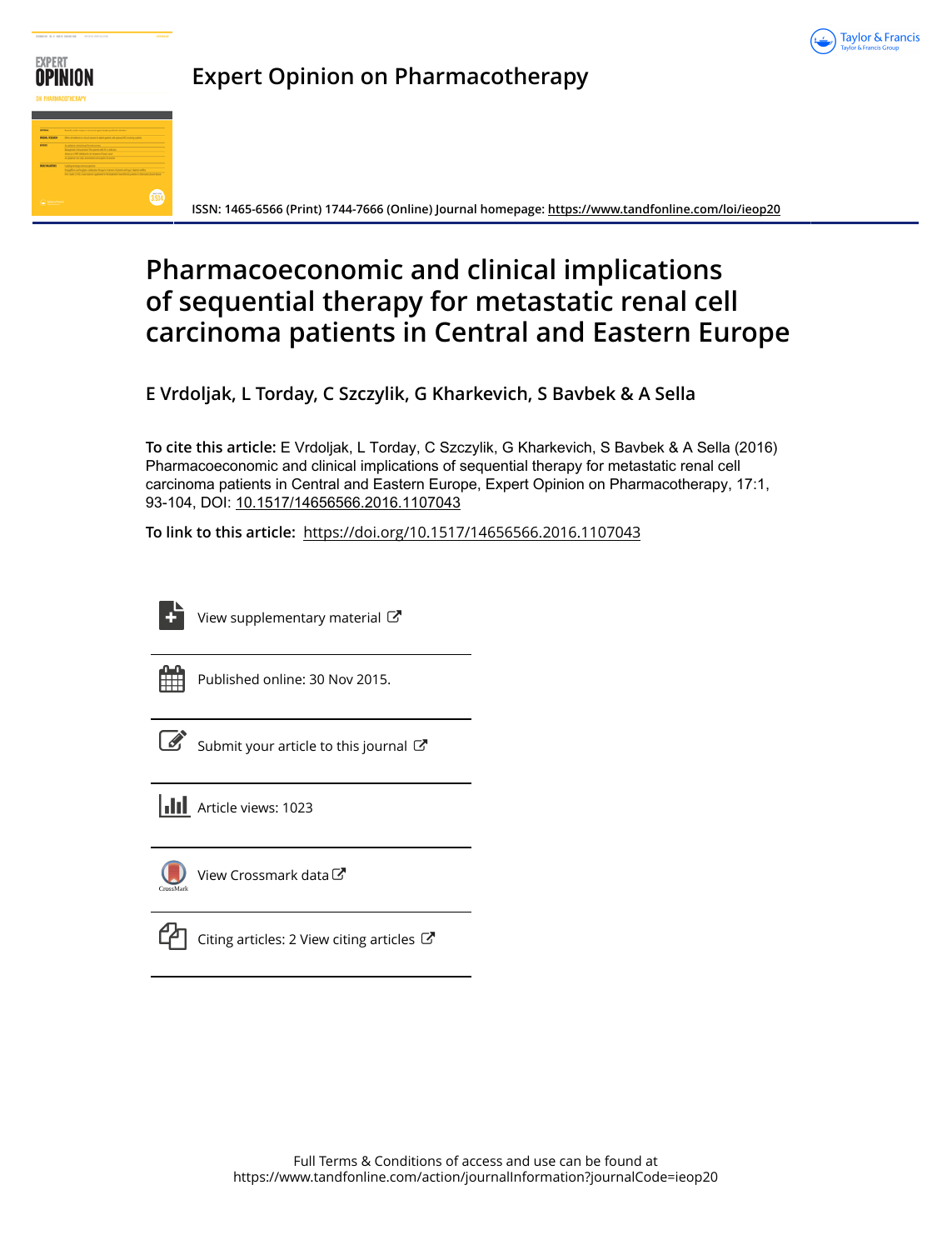## **EXPERT OPINION**

- 1. Introduction
- 2. Overview of current treatment options second line and beyond for mRCC
- 3. Current status of sequential therapy in CEE countries
- 4. Discussion
- 5. Conclusions
- 6. Expert opinion

# Taylor & Francis

Taylor & Francis Group

## Pharmacoeconomic and clinical implications of sequential therapy for metastatic renal cell carcinoma patients in Central and Eastern Europe

<span id="page-1-0"></span>E Vrdolja[k](http://orcid.org/0000-0001-8739-5946)  $\mathbf{O}^{\dagger}$ , L Torday, C Szczylik, G Kharkevich, S Bavbek & A Sella † University Hospital Split, Department of Oncology, Split, Croatia

Introduction: The incidence and mortality rates of kidney cancer in the Central and Eastern European (CEE) region are among the highest in the world. Access to second and subsequent lines of metastatic renal cell carcinoma (mRCC) therapies is highly varied in the region. Despite the increasing body of evidence supporting the clinical benefit of multiple lines of treatment, access to treatment beyond first line is restricted in many of these countries.

Areas covered: The adoption of targeted therapies for the first-line treatment of mRCC in the region was slow and faced many obstacles. In order to evaluate the current status of treatment beyond the first-line setting in the CEE region, this review examines the availability and reimbursement of mRCC drugs and clinical practice in institutions that treat patients with mRCC.

**Expert opinion:** This review highlights the need to raise awareness among physicians, payers and regulators on clinical trial and cost-effectiveness data regarding the treatment of mRCC beyond the first line. The obstacles to mRCC drug access highlighted in this review need to be overcome to ensure that patients are receiving the best treatment available.

Keywords: axitinib, cytokines, everolimus, metastatic renal cell carcinoma, molecular-targeted agents, pazopanib, receptor tyrosine kinase inhibitors, sorafenib, sunitinib, temsirolimus

Expert Opin. Pharmacother. (2016) 17(1):93-104

#### 1. Introduction

Cancer incidence and mortality rates in the Central and Eastern European (CEE) region are among the highest in Europe and are increasing. Immediate action – such as the implementation of best practice strategies encompassing primary prevention, early detection, and the use of the best available treatments – is required to tackle these problems.[\[1](#page-10-0)–[5](#page-10-1)] However, the limited availability of healthcare resources in countries with transitioning economies is a main obstacle to the effective management of patients with cancer.[[6\]](#page-10-2)

Economies in the CEE region are transitioning: gross domestic product per capita in CEE countries ranges from 1.2- to 9.1-fold lower than the EU's Big 5 (France, Germany, Italy, Spain and the UK).[[7,](#page-10-3) [8](#page-10-4)] To further compound the high rates of cancer mortality, healthcare expenditure per capita in CEE countries is considerably lower – ranging from 607.6 USD in Kazakhstan to 2046 USD in the Czech Republic – than in the EU's Big 5, where it ranges from 3040.1 to 4617 USD.[[9\]](#page-10-5)

Renal cell carcinoma (RCC) accounts for ~90% of kidney malignancies and 2 – 3% of all adult malignancies.[[10,](#page-10-6) [11\]](#page-10-7) The global incidence of RCC continues to gradually rise, with 209,000 new cases and 102,000 deaths reported per year.[\[10](#page-10-6)]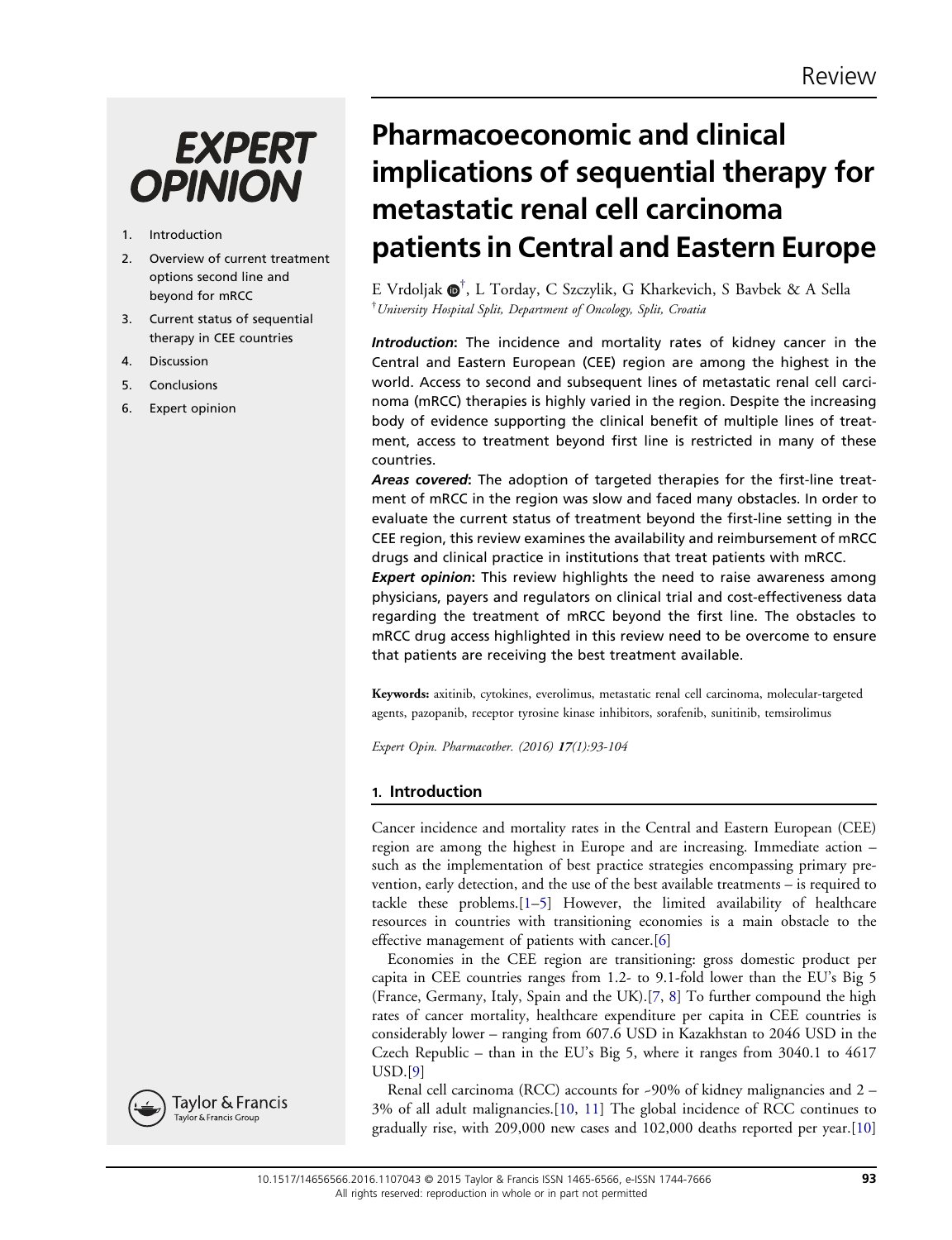#### Article highlights.

- The incidence and mortality rates of renal cell carcinoma (RCC) in the Central and Eastern European (CEE) region are among the highest in the world.
- The use of sequential targeted therapies has been shown to be highly clinically beneficial for patients with metastatic RCC (mRCC).
- There are many obstacles to the use of second-line and beyond therapies in the CEE region, owing to the limited availability of drugs, reimbursement restrictions, lack of cost-effectiveness data for mRCC drugs and the complexity of some reimbursement systems.
- Increasing awareness of clinical trial and cost-effectiveness data as well as tackling obstacles regarding reimbursement restrictions will increase the number of treatment options available to patients with mRCC in the CEE region.
- Increased access to optimal treatment strategies will be highly effective in tackling the high mortality rates associated with mRCC in this region.
- The situation regarding access to second-line therapies in Russia is considered separately in Box 1.

This box summarizes key points contained in the article.

Rates in the CEE region are among the highest in Europe and the world according to estimates made by the International Agency for Research on Cancer in 2012.[\[12](#page-10-8)] Among the CEE countries considered in this review, the Czech Republic reports the highest rates of kidney cancer incidence and mortality, followed by Slovakia and Belarus. [\[12](#page-10-8)] The reasons for the high RCC incidence in the region are not fully understood but may be related in part to external risk factors.[\[7](#page-10-3)]

At present, the main aim of treatment in advanced RCC/ metastatic RCC (mRCC) is to extend both progression-free survival (PFS) and overall survival (OS) with the fewest adverse events (AEs) while maintaining the best possible quality of life (QoL).[[13,](#page-10-9) [14\]](#page-11-0) In the past decade, the introduction of targeted agents has dramatically improved the PFS and OS of patients with mRCC compared with that observed during the cytokine era; such improvements suggest that it may be possible to convert mRCC into a chronic disease in some cases.[[13](#page-10-9)[,15](#page-11-1),[16](#page-11-2)] To obtain maximum benefit from targeted agents in the treatment of mRCC, it is essential that healthcare professionals have the knowledge to select the appropriate choice of treatment/treatment sequence and to effectively manage patients receiving targeted therapies. [\[10](#page-10-6),[17\]](#page-11-3)

Targeted agents are the standard of care in all lines of therapy.[[10](#page-10-6)[,11](#page-10-7)] The significant benefits of first-line therapy with targeted agents are well documented and increasing attention is now focused on optimal therapeutic options following disease progression.[\[15](#page-11-1)] Disease progression can

result from developing resistance to first-line therapy;[\[15](#page-11-1)] however, the use of agents from the same class can be effective in subsequent lines of therapy.[[18\]](#page-11-4) To gain maximum benefit from targeted therapies, the patient should be closely monitored throughout treatment to ensure decisions appropriate to the individual's needs are made.[\[19](#page-11-5)] An important component of this is the selection of second-line therapy.

#### 2. Overview of current treatment options second line and beyond for mRCC

Current European Society for Medical Oncology (ESMO) guidelines recommend the use of several lines of targeted treatment for the management of patients with advanced RCC/mRCC.[[10\]](#page-10-6) Two options are recommended as standard second-line therapy after VEGF-targeted therapy: the VEGF-tyrosine kinase inhibitor (TKI), axitinib or the mammalian target of rapamycin (mTOR) inhibitor, everolimus. [\[10\]](#page-10-6) In addition, ESMO guidelines recommend everolimus as third-line treatment in patients previously treated with two TKIs or a TKI and bevacizumab plus IFN-α. Although firstline IFN- $\alpha$  usage is limited, axitinib is also recommended for use post cytokines.

Appropriate treatment sequencing can optimize outcomes in patients with mRCC.[\[13,](#page-10-9)[20](#page-11-6)–[23\]](#page-11-7) Clinical trials investigating the use of sequential treatment strategies in mRCC have shown that single targeted agents can cause tumor shrinkage, slow disease progression and demonstrate significant PFS and QoL benefits.[\[18,](#page-11-4)[24](#page-11-8),[25](#page-11-9)] The benefit of targeted therapy second line and beyond in patients with mRCC has been demonstrated through the analysis of data from 2705 patients, obtained from the International mRCC Database Consortium, which indicated that patients who are able to receive more lines of targeted therapy live longer than those who receive fewer. [[26\]](#page-11-10) Despite the overlapping targets of TKIs, numerous studies have demonstrated the efficacy of sequential TKI therapies.[\[18,](#page-11-4)[27](#page-11-11),[28](#page-11-12)] Similarly, mTOR-inhibitor usage following TKI therapy extends PFS compared with placebo in the second line.[[24](#page-11-8)]

#### <span id="page-2-0"></span>2.1 Post-VEGF inhibition: TKI and mTOR inhibitors

Axitinib, which is a more specific and potent VEGF-TKI than sunitinib, sorafenib or pazopanib, is approved as a second-line treatment in many countries.[\[29](#page-11-13)–[31](#page-11-14)] The efficacy and safety of axitinib as a second-line treatment for patients with clear cell mRCC was compared with sorafenib in the Phase III randomized trial, AXIS.[[18](#page-11-4)[,25](#page-11-9)] It is worth noting that pazopanib was not available when this trial was designed, so the trial does not provide evidence for the efficacy of second-line axitinib after first-line pazopanib.

In the AXIS trial, most patients (389/723) received firstline sunitinib as recommended in the ESMO guidelines,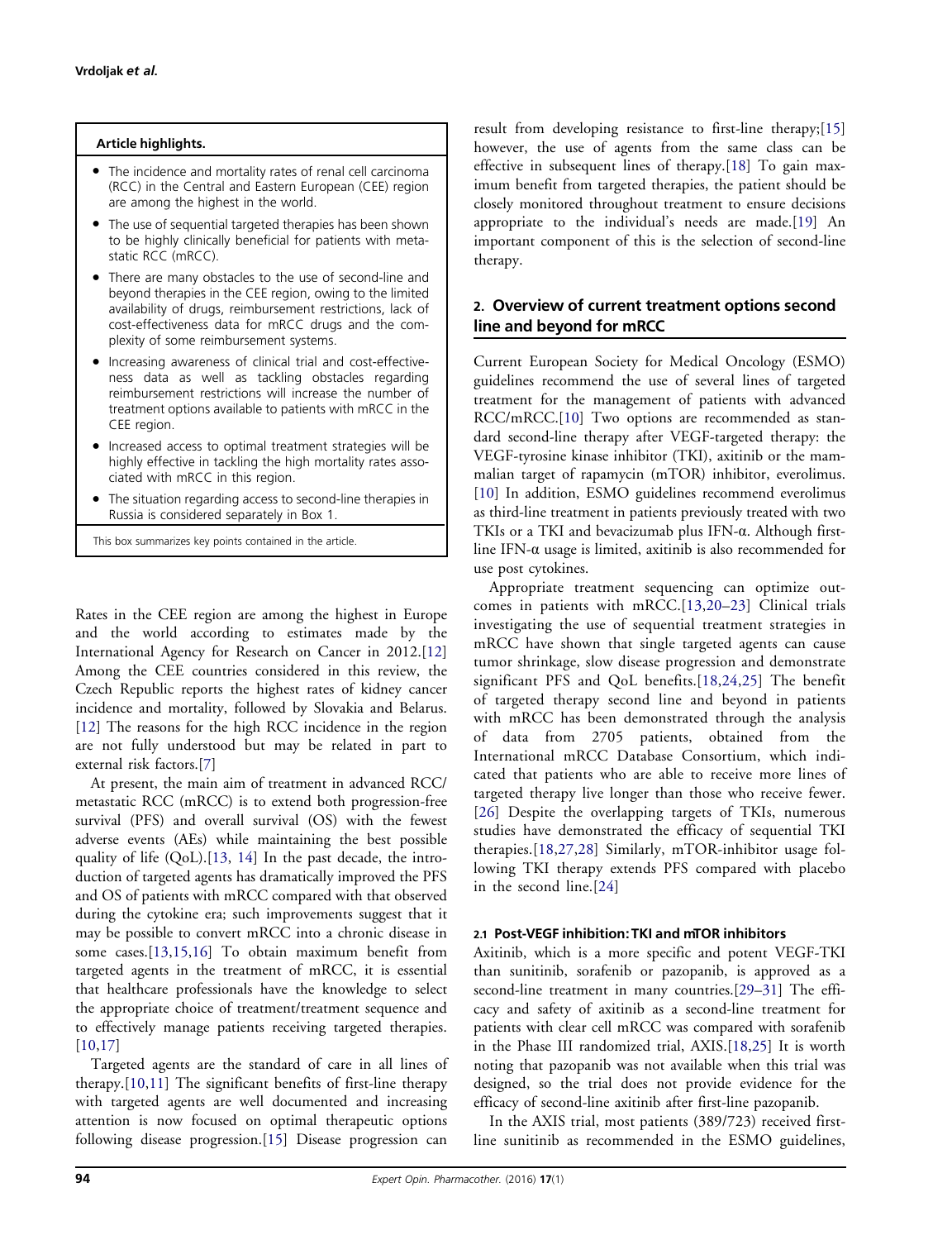reinforcing the relevance of the data to the effective management of patients with mRCC.[[10,](#page-10-6)[18](#page-11-4)[,25\]](#page-11-9) The primary end point, PFS, was significantly improved in the axitinib arm compared with the sorafenib arm [6.7 vs 4.7 months; hazard ratio (HR) =  $0.665$ ; p <  $0.001$ ].[\[25](#page-11-9)] Although there was no significant difference in OS between arms, this may have been confounded by subsequent active treatments after progression. The investigator-assessed objective response rate reported with the use of axitinib in the AXIS trial was 23%.[[18](#page-11-4)] The data obtained also evidenced the distinct safety profiles of axitinib and sorafenib.[[18](#page-11-4)] The most common Grade III or higher treatment-related AEs associated with axitinib were hypertension, fatigue and diarrhea compared with hand–foot syndrome, hypertension and diarrhea in the sorafenib arm. Importantly, the proportion of patients who experienced Grade III or higher hand–foot syndrome in the sorafenib treatment arm was nearly three times that of those treated with axitinib (17 vs 6%).

In a Phase III trial, (RECORD-1), the superiority of everolimus over placebo in second line and beyond was demonstrated in 416 patients. PFS was prolonged in the everolimus arm compared with the placebo arm (4.9 vs 1.9 months; HR =  $0.33$ ;  $p < 0.001$ ).[\[24](#page-11-8)] It is also worth noting that everolimus prolonged PFS compared with placebo (4.0 vs 1.8 months; HR = 0.32) in patients who had received two prior lines of TKI treatment (sunitinib and sorafenib).[[24\]](#page-11-8) In addition, most patients (79%) received everolimus in third line or beyond; thus, the results of this trial provide evidence that everolimus is effective following two or more lines of VEGF-targeted treatment.[[24](#page-11-8)] Again, pazopanib was not available when this trial was designed so it does not provide any evidence of the efficacy of second- and subsequent-line everolimus after first-line pazopanib. This increases the number of treatment options for patients because everolimus would be expected to be effective following treatment with axitinib in the second line; it is recommended in this setting in the ESMO guidelines.[\[10](#page-10-6)] The median OS did not significantly differ between the two treatment arms; however, as in many trials, this is probably because of patients from the placebo group crossing over to receive everolimus.[[24\]](#page-11-8) Infections, dyspnea, stomatitis and fatigue were the most common Grade III or higher treatment-related AEs with everolimus.

In a randomized Phase III trial (INTORSECT) involving 512 patients, there was no significant difference in median PFS after first-line sunitinib: 4.3 months with temsirolimus compared with 3.9 months with sorafenib  $(p = 0.19)$ .[[27\]](#page-11-11) Despite this, median OS was significantly longer ( $p = 0.01$ ) in patients treated in the second line with the TKI sorafenib (16.6 months) than with the mTOR inhibitor temsirolimus (12.3 months) following disease progression with first-line sunitinib treatment (HR = 1.31; 95% CI 1.05 – 1.63).[\[27\]](#page-11-11)

#### 2.2 Post-cytokine therapy

Cytokines are no longer considered the standard of care as first-line mRCC therapy; however, the efficacy of TKI therapies axitinib, sorafenib, pazopanib and sunitinib in patients with cytokine-refractory mRCC has been demonstrated in various studies.[[32](#page-11-15)–[36\]](#page-11-16)

#### 2.3 Treatment strategies beyond first line: 'real-world' retrospective analyses

In the absence of comparative trials, real-world experience can provide valuable insights into treatment strategies. For example, the Czech Clinical Registry of Renal Cell Cancer Patients (RENIS) is a highly valuable resource, providing information on the treatment of patients with mRCC that is particularly relevant to the CEE region.[\[20](#page-11-6)–[23,](#page-11-7) [32\]](#page-11-15) Data of 218 patients with mRCC treated with sunitinib and sorafenib obtained from RENIS showed a strong correlation between responses to first- versus second-line VEGF inhibitor ( $p < 0.001$ ); however, duration of response on the first-line VEGF-targeted therapy was not a valuable indicator of response to second-line VEGF-targeted therapy.[[22](#page-11-17)] Whereas retrospective analysis of data from the International mRCC Database Consortium on 464 patients with mRCC who had been treated with VEGF inhibitors in the first and second line demonstrated that patients can benefit from second-line VEGF-targeted therapy regardless of the response in first line.[[37](#page-11-18)] In this study, there was neither an association between partial response, stable disease, or progressive disease rates in the first- and second-line setting  $(p = 0.17)$  nor any correlation between median PFS in the first and second line  $(p = 0.59)$ . The RENIS registry data were also used to compare the efficacy of the sequences sorafenib followed by sunitinib  $(n = 122)$ , or sunitinib followed by sorafenib  $(n = 138)$ . There was no significant difference in PFS between patients treated with sorafenib– sunitinib (18.8 months) compared with sunitinib–sorafenib  $(17.7 \text{ months}; \, p < 0.47).[20]$  $(17.7 \text{ months}; \, p < 0.47).[20]$ 

At present, there is limited and conflicting evidence regarding the optimal second-line treatment. A large, multicenter analysis involving 2106 patients from 12 cancer centers compared the use of VEGF inhibitor–VEGF inhibitor with VEGF inhibitor–mTOR inhibitor sequence; however, these results were not definitive because there was no significant difference in patient outcomes.[[38](#page-11-19)] Conversely, in a systematic review and meta-analysis, a significantly longer OS was reported following second-line treatment with mTOR inhibitor compared with VEGF-TKI (HR =  $0.82$ ; p =  $0.028$ ).[\[39\]](#page-11-20) It is important to note, firstly, that >60% of patients were treated with sorafenib and none with axitinib in the second-line VEGF-TKI group; and secondly, significant heterogeneity ( $p = 0.001$ ) in estimated second-line treatment effects was reported.

A retrospective study analyzed data obtained from 23 centers in Italy involving 2065 patients treated with up to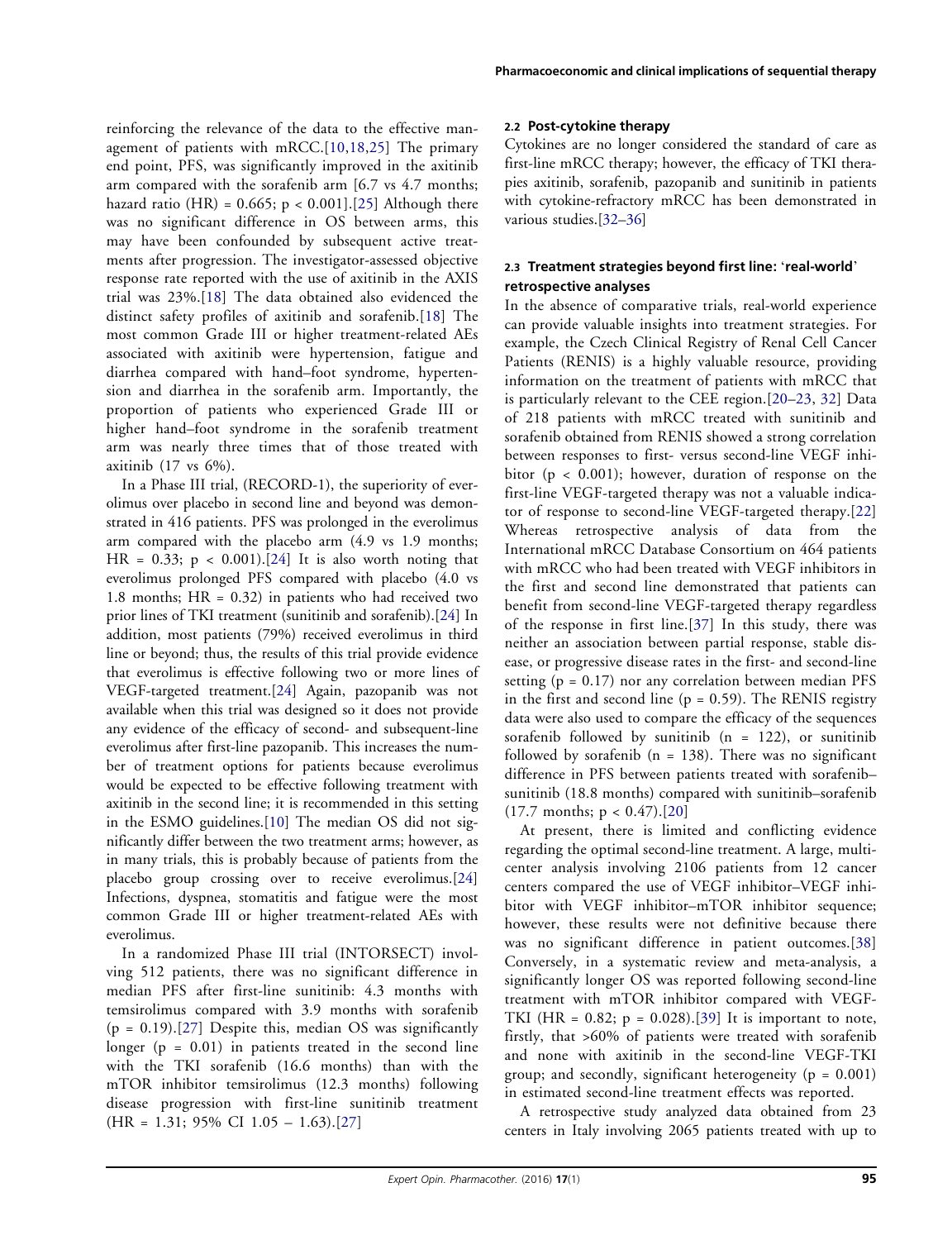three consecutive lines of therapy in one of the following sequences: VEGF inhibitor–VEGF inhibitor–mTOR inhibitor or VEGF inhibitor–mTOR inhibitor–VEGF inhibitor [\[40](#page-11-21)]; this study was also included in the aforementioned systematic review.[\[39](#page-11-20)] VEGF inhibitors included sunitinib, sorafenib, pazopanib, axitinib and bevacizumab plus IFN-α; mTOR inhibitors included temsirolimus and everolimus. Of the 2065 patients, 281 received three lines of targeted therapy. Both median combined PFS and median OS were longer, the latter being significantly longer (p = 0.004), in patients treated with VEGF inhibitor– VEGF inhibitor–mTOR inhibitor (mTOR inhibitor: OS 36.5 months; PFS 50.7 months) than in patients treated with VEGF inhibitor–mTOR inhibitor–VEGF inhibitor (OS 29.3 months; PFS 37.8 months). In a smaller study comparing the treatment sequences TKI–everolimus–TKI  $(n = 14)$  and TKI–TKI–everolimus  $(n = 19)$ , both PFS with the second agent (6.5 vs 11 months) and combined PFS (23 vs 31 months) showed a trend in favor of the latter sequence.[\[41](#page-11-22)] Furthermore, median OS was prolonged in 131 patients (treated with VEGF inhibitors in the first line) who received TKI rather than mTOR inhibitor therapy in the second line at the Institut Gustave Roussy (20.8 vs 16.6 months;  $p = 0.12$ . [\[42](#page-11-23)] Another retrospective analysis of 216 patients treated in the first line with VEGF-targeted therapy (TKIs or bevacizumab) showed a significantly longer ( $p = 0.014$ ) time to treatment failure in the second line when VEGF-targeted therapy (4.9 months) was compared with mTOR inhibitors (2.5 months).[\[43](#page-11-24)]

At present, there are no clinical trial data evaluating the efficacy of second-line axitinib or everolimus after first-line pazopanib, but real-world experience provides some insight into the use of VEGF inhibitors compared with mTOR inhibitors following first-line pazopanib. For example, in a retrospective analysis of data from 35 patients treated in the second line with everolimus or temsirolimus following first-line pazopanib, a PFS of 5.7 months and an OS of 16.0 months were reported.[[44](#page-11-25)] In a retrospective analysis, median PFS was significantly prolonged ( $p = 0.009$ ) in patients treated with anti-VEGF therapy (n = 22, 5.6 months) compared with mTOR inhibitor (n = 13, 2.4 months) following pazopanib therapy in the first  $(n = 28)$  or second line (post cytokines;  $n = 7$ ).[\[45](#page-12-0)] Although axitinib was not one of the anti-VEGF therapies used, 20 of the 22 patients were treated with a VEGF-TKI, supporting the use of a second TKI after treatment with pazopanib. These results contrast with those reported in a retrospective analysis of data from patients treated with everolimus  $(n = 233)$ , temsirolimus  $(n = 178)$ , or sorafenib  $(n = 123)$ following first-line VEGF-TKI therapy, in which everolimus significantly prolonged OS compared with sorafenib.[\[46](#page-12-1)] However, as with other studies investigating the use of the VEGF-TKI–mTOR inhibitor sequence, very few patients were treated in the first line with pazopanib; therefore, it is difficult to determine the clinical impact of these results with regard to treatment sequencing.[[46](#page-12-1)[,47\]](#page-12-2)

In this review, the current status of treatment second line and beyond in CEE countries is considered, with a focus on the challenges surrounding access to and reimbursement for multiple lines of treatment. Its aim is to highlight both the current status and the importance of patient access to effective therapies beyond first line.

#### 3. Current status of sequential therapy in CEE countries

To obtain up-to-date information on the situation in the CEE region, an online questionnaire consisting of 31 questions about current practice in the management of RCC was developed by a group of regional experts. The questionnaire was distributed to oncologists and payers in this region over the period July – September 2014. In total, 40 responses were received from the following 15 countries: Belarus, Bosnia and Herzegovina, Bulgaria, Croatia, Czech Republic, Estonia, Hungary, Kazakhstan, Latvia, Poland, Romania, Serbia, Slovakia, Slovenia and Turkey; these countries will be the focus of the review. Kazakhstan and Turkey have been included because of similarities in terms of the economic climate and healthcare systems between these countries and the CEE countries. Of the 40 respondents, 32 were clinicians and 8 were payers. With the exception of two of four physicians from Slovakia and one of five from Turkey, all physicians were from the public sector or academic hospitals. Although RCC is an uncommon disease, all respondents had a relatively high level of experience with treating the disease: 26 of the 40 respondents indicated that their institutions see > 20 new RCC patients per year and 8 respondents indicated that their institutions see > 50 new RCC patients per year. Following receipt of the completed questionnaires, the results were collated for each country and shared with country-specific health economics and outcomes research experts to ensure the data regarding access and reimbursement were correct and to resolve any inconsistencies.

#### 3.1 Market access and reimbursement

In most of the 15 CEE countries, with the exception of Serbia and Latvia, most RCC drugs are available (licensed) and reimbursed. All RCC drugs are reimbursed in the Czech Republic; all mRCC drugs except bevacizumab are reimbursed in Turkey and all except bevacizumab and IL-2 are reimbursed in Hungary. There are, however, some restrictions in the region on availability; for example, only sunitinib is reimbursed in Serbia. In addition, access to both axitinib and IL-2 is limited to a minor extent as neither is approved in Bosnia and Herzegovina or Bulgaria and axitinib is not approved in Belarus. There are also restrictions on the reimbursement of RCC drugs, which is most commonly provided by national funding (13 of 15 countries). A restriction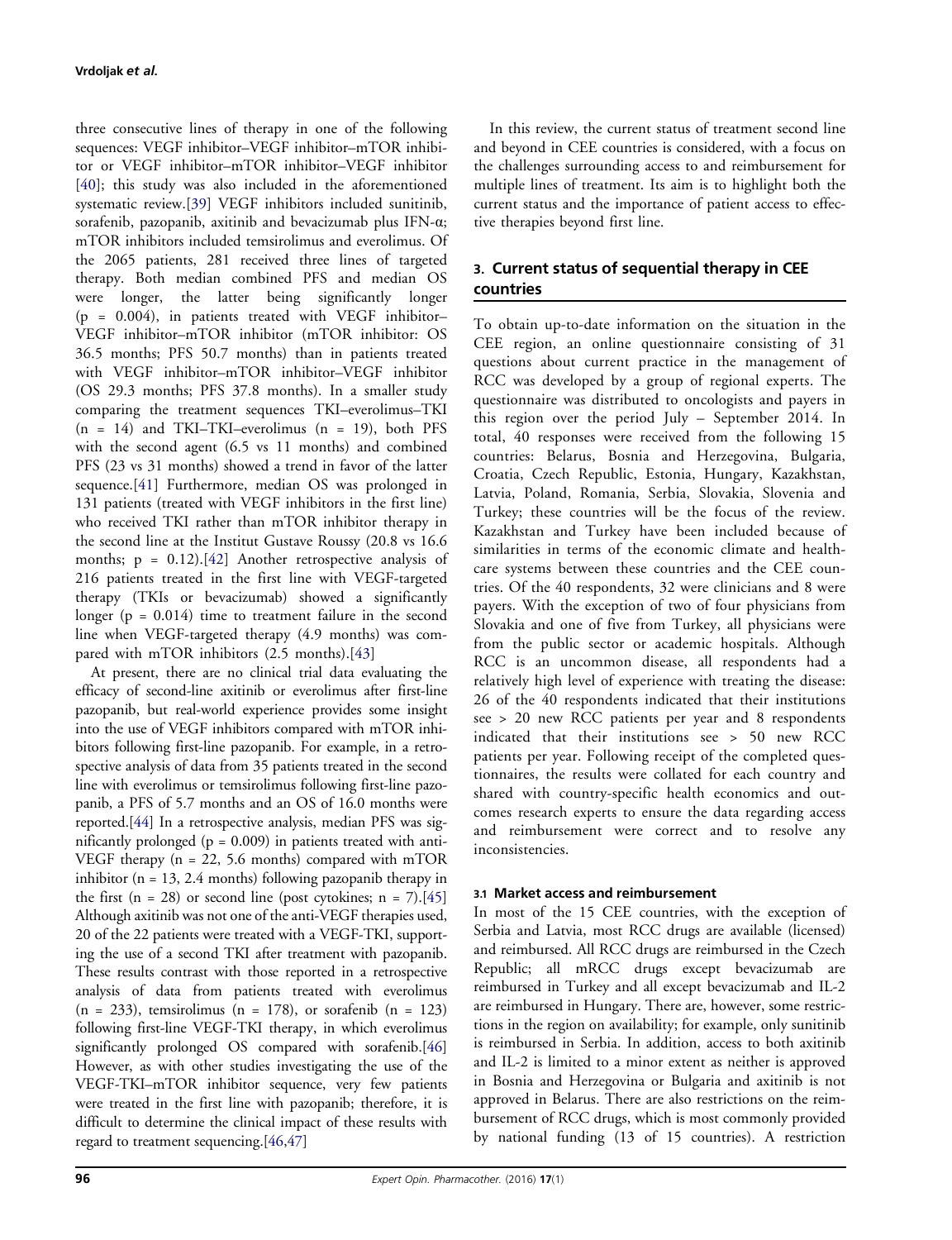| Country (n)                        |                                                                          |  | <b>Reimbursed mRCC treatments</b> |  |                     |
|------------------------------------|--------------------------------------------------------------------------|--|-----------------------------------|--|---------------------|
|                                    | Axitinib Bevacizumab Everolimus IFN-α IL-2 Pazopanib Sorafenib Sunitinib |  |                                   |  | <b>Temsirolimus</b> |
| Belarus ( $n = 2$ )                |                                                                          |  |                                   |  |                     |
| Bosnia and Herzegovina ( $n = 1$ ) |                                                                          |  |                                   |  |                     |
| Bulgaria* $(n = 3)$                |                                                                          |  |                                   |  |                     |
| Croatia ( $n = 2$ )                |                                                                          |  |                                   |  |                     |
| Czech Republic ( $n = 5$ )*        |                                                                          |  |                                   |  |                     |
| Estonia ( $n = 3$ )                |                                                                          |  |                                   |  |                     |
| Hungary* $(n = 3)$                 |                                                                          |  |                                   |  |                     |
| Kazakhstan* ( $n = 2$ )            |                                                                          |  |                                   |  |                     |
| Latvia $(n = 1)$                   |                                                                          |  |                                   |  |                     |
| Poland $(n = 4)$                   |                                                                          |  |                                   |  |                     |
| Romania* $(n = 2)$                 |                                                                          |  |                                   |  |                     |
| Serbia (n = $1$ )*                 |                                                                          |  |                                   |  |                     |
| Slovakia (n = $4$ )* <sup>+</sup>  |                                                                          |  |                                   |  |                     |
| Slovenia ( $n = 2$ )               |                                                                          |  |                                   |  |                     |
| Turkey ( $n = 5$ )                 |                                                                          |  |                                   |  |                     |

<span id="page-5-0"></span>Table 1. Reimbursement of drugs for the treatment of mRCC in any line of therapy.

\*Specific restrictions apply, including duration of previous lines of therapy (see [Section 3.2](#page-8-0) and [Table 2](#page-6-0)).

‡ The use of all drugs for the treatment of mRCC must be discussed with the HIC representative and approval for the reimbursement of treatment obtained every 3 months.

<sup>§</sup>Treatment costs are covered for a limited number of patients based on individual agreements with HICs.

HIC: Health insurance company; mRCC: Metastatic renal cell carcinoma.

common to eight of the countries is that poor performance status patients are not eligible to receive targeted therapy. Similarly, in seven countries, Memorial Sloan Kettering Cancer Center poor-risk patients are not eligible. A summary of reimbursed RCC drugs is provided in [Table 1.](#page-5-0) Another potential barrier to RCC drug access in this region is the requirement for special permission to be granted by either the Ministry of Health/health authority, another government organization, or an insurance company. Special permission is required in seven countries (Belarus, Bosnia and Herzegovina, Croatia, Poland, Romania, Serbia, Slovakia and Turkey) before starting targeted treatment for mRCC with most available drugs. Although special permission usually takes < 4 weeks, delays in treatment initiation of > 2 months were reported in Bosnia and Herzegovina. With regard to the funding process, differences exist between the CEE countries. In Belarus and Kazakhstan, there is centralized procurement on a tender basis: the government buys a quantity of each drug per year, which can be used in any line but is only available while the supply lasts (personal communication).

#### 3.2 Second-line therapy

To evaluate the usage of second-line targeted therapies in the CEE region, respondents were asked to estimate the proportion of patients receiving second-line therapy both in their country and within their center. Interestingly, there was a trend for respondents to indicate that more patients received

second-line therapy at their own center compared with the whole country, which may reflect the respondents' high level of experience in terms of the management of mRCC. In both instances, the most usual estimate of the proportion of patients receiving second-line therapy was 50 – 65%. This proportion tended to be lower in countries with many restrictions to access, such as Bosnia and Herzegovina, where sunitinib and everolimus are the only two mRCC drugs reimbursed. In the CEE countries, there is very limited access to third-line therapy. Throughout the CEE countries, more respondents stated that they favored the sequential use of TKIs (22 respondents) rather than TKI followed by mTOR inhibitor in the first and second line (15 respondents). One respondent stated that they favored the sequential use of mTOR inhibitors.

In most countries considered, at least two lines of therapy are reimbursed although with many restrictions. Second-line therapy is completely unavailable in both Latvia and Serbia and only one line of therapy is allowed. The system in Slovakia is complex: all drugs for the treatment of mRCC have to be discussed with the health insurance company (HIC) representative and approval for the reimbursement of treatment obtained every three months.

Specific restrictions on reimbursement for everolimus, axitinib and sorafenib in the second line are summarized in [Table 2.](#page-6-0) Everolimus is reimbursed following first-line targeted therapy in 10 of the countries, including Turkey, Poland and Hungary. In Kazakhstan, everolimus is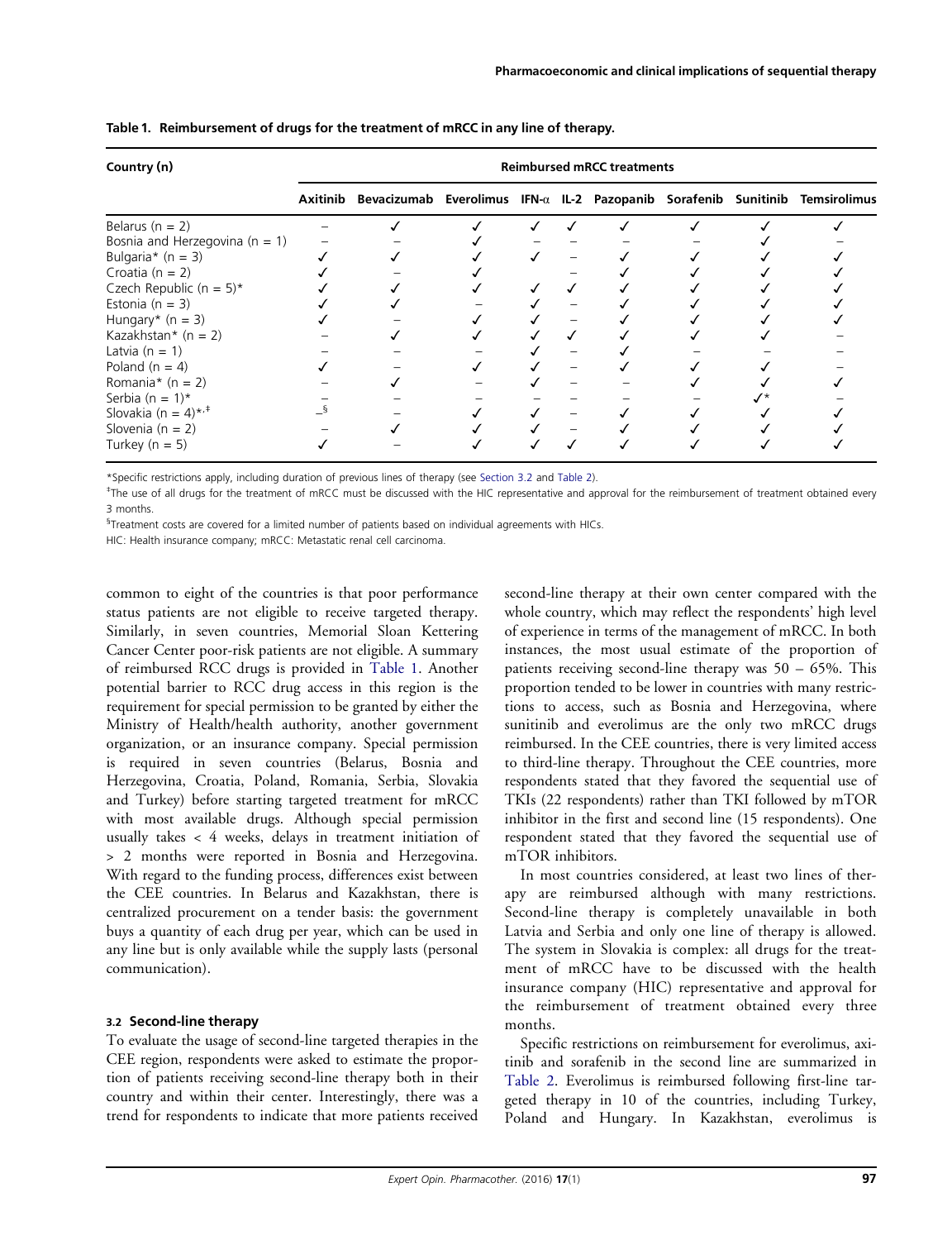<span id="page-6-0"></span>

|                                                                                                                                                                                                                                                                                                                                                                                   | <b>Belarus</b> |   | <b>Bosnia</b> and | lgaria*<br>쿪     |   | Croatia <sup>‡</sup>                |   | <b>Czech</b> |                |             |        |                |                          | Estonia Hungary Kazakhstan                                                                            |                        | Poland         |                          | Romania | Slovakia                        |      |        | Slovenia Turkey |             |
|-----------------------------------------------------------------------------------------------------------------------------------------------------------------------------------------------------------------------------------------------------------------------------------------------------------------------------------------------------------------------------------|----------------|---|-------------------|------------------|---|-------------------------------------|---|--------------|----------------|-------------|--------|----------------|--------------------------|-------------------------------------------------------------------------------------------------------|------------------------|----------------|--------------------------|---------|---------------------------------|------|--------|-----------------|-------------|
|                                                                                                                                                                                                                                                                                                                                                                                   |                |   | Herzegovina       |                  |   |                                     |   | Republic     |                |             |        |                |                          |                                                                                                       |                        |                |                          |         |                                 |      |        |                 |             |
| Drugs reimbursed in<br>second line                                                                                                                                                                                                                                                                                                                                                | ш              | S | ш                 | S<br>ш           | ш | S                                   | ⋖ | ш            | S              | ⋖           | ⋖<br>S | ш              | S                        | S<br>ш                                                                                                | ⋖                      | ш              | S                        | S       | ш<br>⋖                          | S    | S<br>ш | ⋖               | S<br>ш      |
| Specific                                                                                                                                                                                                                                                                                                                                                                          |                |   |                   |                  |   | ı                                   |   | ı            | $\checkmark^*$ | `           | ı      |                | I                        | ı                                                                                                     |                        |                |                          | I       | $\overline{\phantom{a}}$<br>$+$ | **** | I<br>1 | ı               | ı<br>I      |
| subpopulations<br>Prior cytokine<br>treatment<br>$\frac{1}{2}$                                                                                                                                                                                                                                                                                                                    | I              | T | I                 |                  | T | T                                   | T | T            | ゝ              | $\mathsf I$ | T<br>ゝ | $\overline{1}$ |                          | $\mathsf I$                                                                                           | I                      | $\overline{1}$ | Ę                        | ↘       | Т<br>ı                          |      | T<br>T |                 | $\mathsf I$ |
| required<br>Good-/                                                                                                                                                                                                                                                                                                                                                                |                |   | I                 |                  |   |                                     |   | T            | Z              |             |        |                |                          | I                                                                                                     | T                      |                | I                        | T       | T                               | I    | I<br>ı | T               | ı<br>T      |
| Based on first-<br>intermediate-<br>patients only<br>prognosis<br>Restrictions                                                                                                                                                                                                                                                                                                    |                |   |                   |                  |   | ı                                   |   |              |                | T           |        |                |                          | I                                                                                                     | $\sqrt{\frac{25}{35}}$ | 58             |                          | I       |                                 | ı    | ī<br>I |                 | I           |
| line agent used<br>Based on                                                                                                                                                                                                                                                                                                                                                       |                |   |                   |                  |   | I                                   |   |              |                |             | J.     | J.             | $\overline{\phantom{a}}$ | J                                                                                                     | I                      | ı              | J                        | J       |                                 |      |        |                 | I           |
| response to<br>first-line                                                                                                                                                                                                                                                                                                                                                         |                |   |                   |                  |   |                                     |   |              |                |             |        |                |                          |                                                                                                       |                        |                |                          |         |                                 |      |        |                 |             |
| restrictions<br>therapy<br>Other                                                                                                                                                                                                                                                                                                                                                  |                |   | T                 | $\mathsf I$<br>I |   |                                     |   |              |                | $\,$ $\,$   | T      | I              | I                        | I<br>I                                                                                                |                        |                | $\overline{\phantom{a}}$ | I       |                                 |      | I<br>I | I               | 1           |
| <sup>5</sup> Axitinib and sorafenib only reimbursed in patients with ECOG performance status of 0 or 1 and no CNS metastases.<br>*Expected reimbursement Q1 2015 for second line after progression with TKI therapy.<br>Everolimus, restrictions: no brain metastases; AST and ALT < 5 times<br>"Axitinib reimbursed only following treatment with sunitinib.                     |                |   |                   |                  |   |                                     |   |              |                |             |        |                |                          | upper limit of normal, creatinine clearance ≥30 mL/min; sorafenib, restrictions: no brain metastases. |                        |                |                          |         |                                 |      |        |                 |             |
| **Sorafenib reimbursed only following cytokine treatment if the patient is intolerant to sunitinib<br>##Sorafenib reimbursed only following treatment with cytokines.<br>Everolimus reimbursed only following TKI therapy.                                                                                                                                                        |                |   |                   |                  |   |                                     |   |              |                |             |        |                |                          |                                                                                                       |                        |                |                          |         |                                 |      |        |                 |             |
| 55 Axitinib and everolimus reimbursed only following targeted treatment.                                                                                                                                                                                                                                                                                                          |                |   |                   |                  |   |                                     |   |              |                |             |        |                |                          |                                                                                                       |                        |                |                          |         |                                 |      |        |                 |             |
| "Isorafenib reimbursed only after IFN.                                                                                                                                                                                                                                                                                                                                            |                |   |                   |                  |   |                                     |   |              |                |             |        |                |                          |                                                                                                       |                        |                |                          |         |                                 |      |        |                 |             |
| ##Treatment costs are covered for a limited number of patients based                                                                                                                                                                                                                                                                                                              |                |   |                   |                  |   | on individual agreements with HICs. |   |              |                |             |        |                |                          |                                                                                                       |                        |                |                          |         |                                 |      |        |                 |             |
| A: Axitinib; ALT: Alanine aminotransferase; AST: Aspartate aminotransferase; E, Everolimus; ECOG: Eastern Cooperative Oncology Group; HIC: Health insurance company; S: Sorafenib; TKI: Tyrosine kinase inhibitor.<br>***Officially only reimbursed after cytokines, but often approved by HIC representatives following targeted therapy because of decreasing use of cytokines. |                |   |                   |                  |   |                                     |   |              |                |             |        |                |                          |                                                                                                       |                        |                |                          |         |                                 |      |        |                 |             |

#### Vrdoljak et al.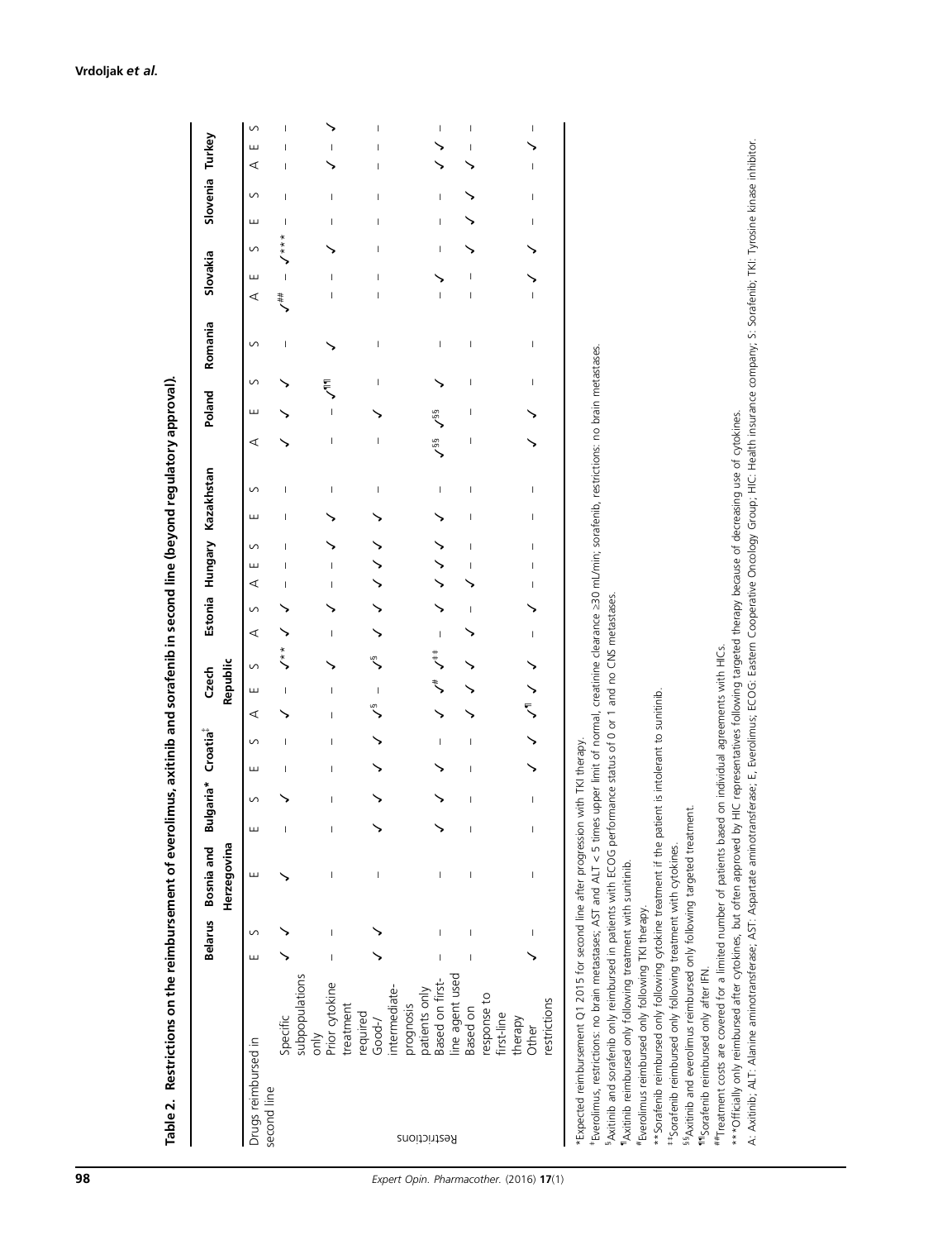#### Box 1. The status of second and subsequent lines of treatment for renal cell carcinoma in Russia.

In addition to the 15 countries that are the focus of this review, 11 responses were received from Russia. Owing to the major differences between Russia and the rest of the Central and Eastern European (CEE) region in the availability and reimbursement of targeted agents, the situation in Russia is considered separately. In Russia, major differences also exist between regions; therefore, the situation in seven regions (North West, Moscow, East Siberia, West Siberia, Volga and South) was analyzed.

The reimbursement system in Russia is complex; therefore, reimbursement experts in the region were contacted to clarify the responses received. The federal essential drug list details the drugs that should be provided free of charge or at a discounted price by the state; the price of each drug must be listed. With regard to targeted agents for metastatic renal cell carcinoma (mRCC), only sunitinib, everolimus, sorafenib and bevacizumab appear on the essential drug list. Reimbursement for drugs is possible through other routes, although they are based on the essential drug list. All targeted therapies, with the exception of axitinib, are listed for reimbursement through some route in at least one region. There are two outpatient programs: the additional medical supplies program (DLO), in which regional reimbursement is provided to specific disease groups, particularly severe or chronic diseases (such as cancer); and the essential drug coverage program (ONLS), which is a reimbursement program that operates on a regional level. For both inpatients and outpatients, reimbursement may be provided through the outpatient–inpatient (OMI) program. Reimbursement may also be granted by special request to the regional Ministry of Health. Reimbursement routes for targeted agents are summarized in [Table 3](#page-8-1). Access to axitinib is highly restricted because reimbursement is only possible through special request to the regional Ministry of Health. Respondents indicated that reimbursement authorization for most RCC drugs takes an average of  $2 - 4$  weeks and that excessive cost/lack of cost-effectiveness data were the most common reasons that drugs for mRCC are not recommended for reimbursement.

The complexity of the reimbursement system in Russia was reflected in the answers given by the respondents. Many answers from respondents within the same region were inconsistent, suggesting a lack of understanding of the reimbursement processes. Most respondents (n = 7) stated that three or more lines of targeted therapy are reimbursed. However, there was inconsistency between and within regions about whether second-line reimbursement is  $(n = 7)$  or is not  $(n = 3)$  affected by the choice of first-line therapy. Similar to other countries, disease progression – determined by the oncologist – is the most frequent determinant of the switch from first- to second-line targeted therapy. Most respondents ( $n = 9$ ) indicated that second-line treatment is not affected by the duration of first-line targeted therapy.

In Russia, the complex reimbursement system and the limited financial resources allocated to cancer treatment are the main obstacles restricting patient access to second-line treatments. Action must be taken to ensure physicians have a clear understanding of the process and also to raise awareness of the benefits of targeted therapies with few reimbursement options, with a focus on axitinib.

reimbursed following cytokine but not TKI therapy. Choice of first-line agent, response to first-line agent, and patient prognosis were the most common restrictions to the reimbursement of everolimus. However, in two (Belarus and Slovenia) out of the 10 countries in which everolimus is reimbursed and there is more than one approved first-line agent, choice of first-line treatment is not a restriction. The use of axitinib following TKI therapy is currently reimbursed in only six countries (Croatia, Czech Republic, Estonia, Hungary, Poland and Turkey), as shown in [Table 1](#page-5-0); there are many restrictions to reimbursement. Although axitinib is not officially reimbursed in Slovakia, HICs cover the cost of axitinib treatment for a limited number of patients. Within these seven countries there are many restrictions to reimbursement. For instance, although everolimus is reimbursed following any VEGF-targeted therapy in the Czech Republic and Hungary, axitinib is only reimbursed following first-line treatment with sunitinib. In Turkey, cytokines must be used in the first line, following which axitinib can be used in the second line, or the third line following a different VEGF-targeted therapy, whereas everolimus is reimbursed only in the third line following VEGF-targeted therapy. Sorafenib (which is recommended as an option rather than standard treatment in the ESMO guidelines) is officially reimbursed following TKI treatment in only four

countries, but is reimbursed in a further eight countries following prior cytokine treatment.

Respondents indicated that the most common reason for switching from first-line to second-line therapy was disease progression. Furthermore, nearly half (n = 20) of the respondents – including those from Hungary and Poland – indicated that authorities require first-line treatment to be terminated following RECIST-defined progression. However, 13 respondents indicated that in some instances the patient is allowed to remain on therapy despite evidence of progressive disease; for example, if it can be managed with local therapy or if QoL is maintained and patient is still benefiting. In most countries, the oncologist is responsible for determining whether progression has occurred; however, in Belarus, Croatia and some centers in the Czech Republic, Estonia, Slovakia and Turkey, the radiologist is responsible. In most countries, second-line treatment is not affected by the duration of first-line therapy, but in Bulgaria, Kazakhstan and Romania the patient must have received  $\geq 3$  months of first-line targeted therapy; this increases in Slovakia to  $\geq 6$  months before initiating secondline treatment. In Hungary, axitinib cannot be used if the patient progressed within the first 3 months of first-line treatment with sunitinib, whereas everolimus can be used regardless of the duration of first-line therapy; thus, it can be used in cases of primary resistance to the first-line TKI. In Turkey, the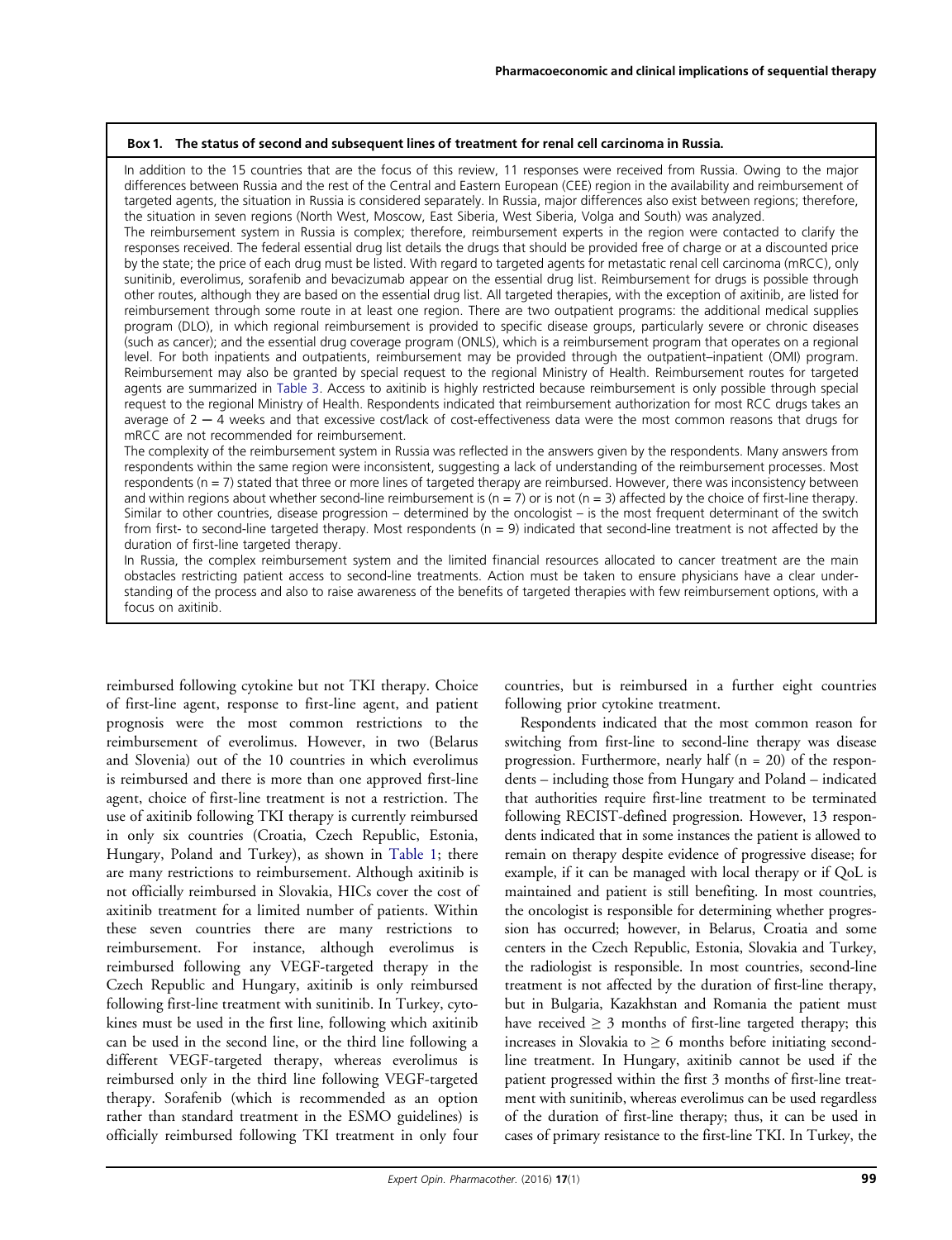|              | <b>Essential drug</b><br>program (ONLS)/<br>additional medical<br>supplies program<br>(DLO) | OMI<br>program | Regional<br>reimbursement on<br>patient request to<br>the regional<br><b>Ministry of Health</b> |
|--------------|---------------------------------------------------------------------------------------------|----------------|-------------------------------------------------------------------------------------------------|
| Axitinib     |                                                                                             |                |                                                                                                 |
| Bevacizumab  |                                                                                             | In some        |                                                                                                 |
|              |                                                                                             | regions        |                                                                                                 |
| Everolimus   |                                                                                             | In some        |                                                                                                 |
|              |                                                                                             | regions        |                                                                                                 |
| Pazopanib    |                                                                                             | In some        |                                                                                                 |
|              |                                                                                             | regions        |                                                                                                 |
| Sorafenib    |                                                                                             | In some        |                                                                                                 |
|              |                                                                                             | regions        |                                                                                                 |
| Sunitinib    |                                                                                             | In some        |                                                                                                 |
|              |                                                                                             | regions        |                                                                                                 |
| Temsirolimus |                                                                                             | In some        |                                                                                                 |
|              |                                                                                             | regions        |                                                                                                 |

<span id="page-8-1"></span>Table 3. Reimbursement for targeted agents for patients with mRCC in Russia.

OMI: Outpatient–inpatient; ONLS: Essential drug coverage program; mRCC: Metastatic renal cell carcinoma.

prescription for first-line treatment is written for 6 months, but treatment can be changed earlier if progression occurs.

#### 3.3 Requirements for health economic data

In most of the CEE countries (Bosnia and Herzegovina, Croatia, Czech Republic, Estonia, Hungary, Latvia, Poland, Romania, Serbia, Slovakia, Slovenia and Turkey), health outcomes/pharmacoeconomic data are required as part of the negotiations for reimbursement. Respondents indicated that lack of cost-effectiveness data and budget-impact estimates data were the main reasons why drugs for the treatment of mRCC are not accepted for reimbursement; lack of OS data was mentioned by respondents from the Czech Republic and Poland. In Serbia, criteria for reimbursement are currently under discussion and oncologists have suggested that, given the lack of resources, priority should be given to OS data. Following questionnaire data collation, it was necessary to verify the answers about health economic data requirements with health economics and outcomes research experts. This process highlighted the possible lack of awareness among respondents on these specific requirements for reimbursement.

#### 4. Discussion

#### 4.1 Market access and reimbursement

The data presented in this review indicate that the situation regarding access to targeted treatment varies throughout the CEE region. The initiation of targeted treatment can be delayed when special permission is required for reimbursement approval. Access to axitinib in particular is limited in

this region. The clinical benefits of axitinib, everolimus and sorafenib post sunitinib have been demonstrated in clinical trials, and axitinib and everolimus are recommended in the ESMO guidelines.[[10](#page-10-6)[,18](#page-11-4),[24\]](#page-11-8) The data from this survey also highlighted the reimbursement restrictions preventing poor performance status and Memorial Sloan Kettering Cancer Center poor-prognosis patients from accessing second-line targeted treatment.

#### <span id="page-8-0"></span>4.2 Second-line therapy

The clear benefit of targeted therapy in the second line and beyond is supported by clinical trials and real-world data. [\[18,](#page-11-4)[20](#page-11-6)–[26](#page-11-10),[32](#page-11-15),[48](#page-12-3)] Estimates from respondents indicated that 50 – 65% of patients are receiving second-line treatment, which is quite high compared with that previously reported; for example, in the RECORD-3 trial, only 43% of 471 patients received second-line treatment.[\[49](#page-12-4)] Similarly, analysis of data from 2705 patients from the International mRCC Database Consortium showed that only 43% of patients received treatment in the second line and beyond.[\[26](#page-11-10)] However, the respondents' estimates are likely to be more reflective of current practices than the figures reported in studies done several years ago. It is important, however, to emphasize that respondents in the current study were based at centers that had high levels of experience; therefore, it is likely that their answers represent best practice and not necessarily the country as a whole. Respondents were asked to indicate the proportion of patients receiving second-line treatment in the country as a whole; however, the data provided were estimates and possibly influenced by experiences at their own center. In addition, it is possible that these data are masked by poor access to first-line treatment.

It is interesting to consider differences in the reimbursement restrictions applied to everolimus and axitinib in several countries in relation to the available on treatment sequencing. As discussed in [Section 2.1](#page-2-0), the efficacy of axitinib following first-line treatment with sunitinib was evidenced in the AXIS trial and axitinib is reimbursed only following sunitinib therapy in the Czech Republic and Hungary. By contrast, despite the lack of clinical data about the efficacy of everolimus following first-line treatment with pazopanib, it is reimbursed following any VEGF-targeted therapy in the Czech Republic and Hungary. Conversely, in Turkey, axitinib is reimbursed following both first-line cytokine therapy and VEGF-targeted therapy following first-line cytokine therapy, whereas everolimus is only reimbursed following first-line cytokine therapy and second-line VEGF-targeted therapy. This illustrates the fact that sometimes indications outlined in drug-marketing authorizations are not reflective of the investigated drug sequences within the registration trial. For example, in its summary of product characteristics, axitinib is indicated for use following sunitinib treatment only, whereas according to the FDA label it can be used after any type of first-line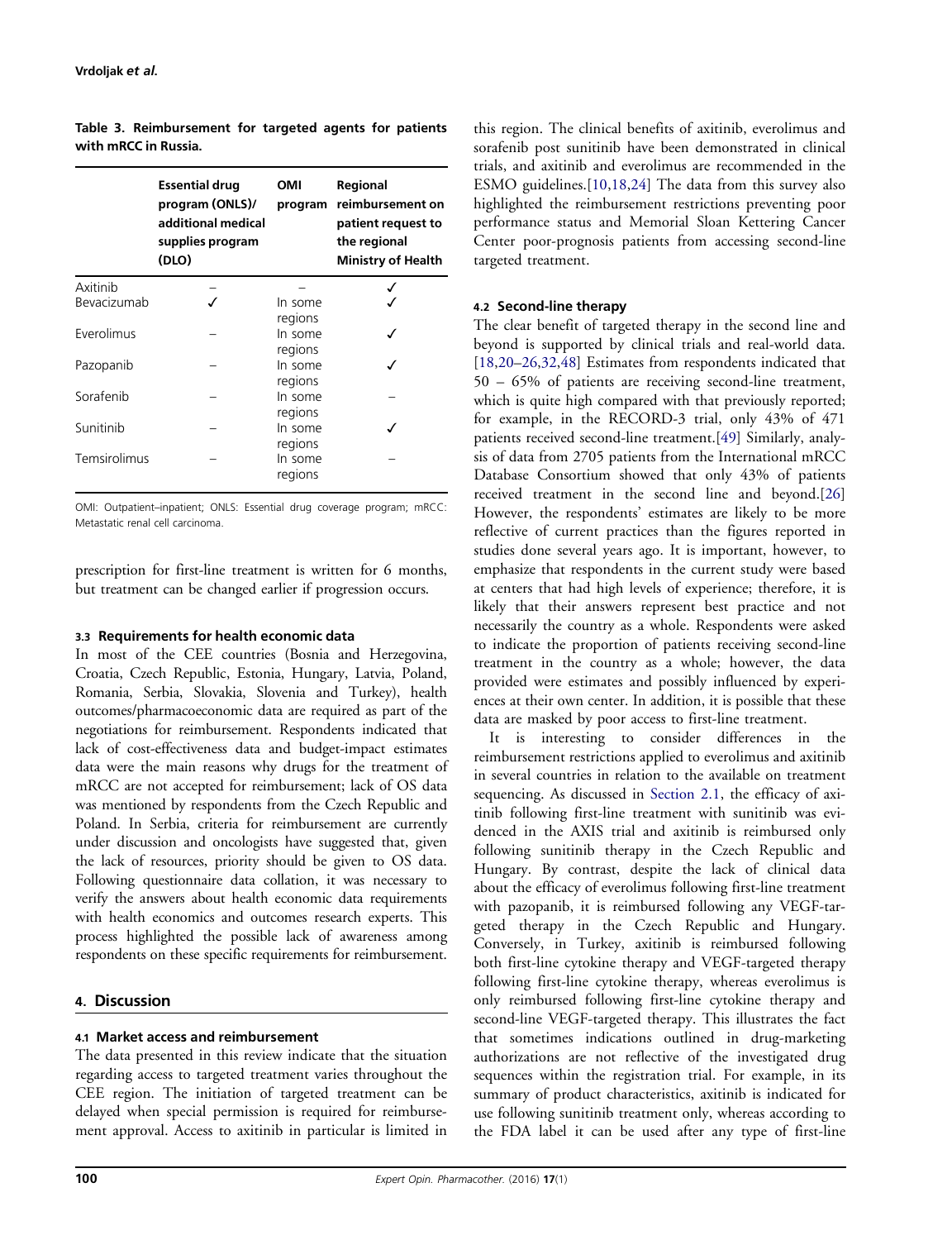systemic therapy. By contrast, in Europe, everolimus is indicated for use after first-line TKI therapy, whereas the FDA label covers its use only after sunitinib or sorafenib treatment. These discrepancies highlight the need to determine optimal treatment sequences and to ensure they are available to patients.

Disease progression is the most common reason for the switch from first- to second-line therapy. Use of RECIST may result in patients with a mixed response being considered to have disease progression.[[50\]](#page-12-5) This could result in the termination of therapy in patients who may otherwise continue to receive clinical benefit.[\[39](#page-11-20)[,51](#page-12-6)] In five CEE countries, duration of first-line treatment was indicated as a restriction to secondline treatment. However, as some data suggest that there is no relationship between responses to first- and second-line agents [\[37](#page-11-18)[,52](#page-12-7)] or duration of response to first-line therapy, [\[22](#page-11-17)] it is not appropriate to the latter to determine the choice of second-line therapy when establishing the optimal treatment strategy. Despite the fact that no mTOR inhibitor is recommended in the first line for good- or intermediate-prognosis patients, one respondent indicated that their favored treatment sequence was sequential mTOR inhibitors.

#### 4.3 Requirements for health economic data

The limited economic resources in CEE countries are likely to restrict access to second-line treatments. As discussed earlier, cost-effectiveness data are important in determining whether RCC drugs are reimbursed. Although data are limited, several studies have demonstrated the cost-effectiveness of second-line treatments. An extensive literature review of US-based studies performed between January 2001 and February 2013 indicated that the use of second-line targeted agents was costeffective in patients following failure of the first-line agent. [\[53\]](#page-12-8) Results from this study also indicated that drugs administered orally, rather than intravenously, were more cost-effective. One method to determine whether a treatment is economically feasible is to assess the number of total life-years and quality-adjusted life-years gained.[[7\]](#page-10-3) Using this method, second-line sorafenib was shown to be more cost-effective than best supportive care.[[54](#page-12-9)] By contrast, the use of second-line everolimus was deemed not to be cost-effective compared with best supportive care. [\[55\]](#page-12-10) However, in a study where the two were directly compared, the results indicated that everolimus was more cost-effective.[\[56\]](#page-12-11)

#### 5. Conclusions

In this review, access to second-line RCC treatments in the CEE region was considered. The data obtained through questionnaires showed that, although most RCC drugs are licensed and reimbursed in the 15 countries considered, there are numerous restrictions to reimbursement and access is varied. In most countries considered at least two lines of therapy are reimbursed, although with many restrictions that are not necessarily reflective of clinical benefit; access to axitinib in particular is limited in this region.

Increased access to optimal treatment strategies will be highly effective in tackling the high mortality rates associated with mRCC in this region; therefore, it is important that action is taken to increase awareness of the benefits of sequential targeted treatment and to ensure reimbursement systems are reflective of this.

#### 6. Expert opinion

Access to second-line therapy has many obstacles in CEE countries, including the limited availability of drugs, reimbursement restrictions, lack of cost-effectiveness data for mRCC drugs and the complexity of some reimbursement systems. As a result, patients with mRCC are unlikely to be receiving optimal treatment. Considering the clinical benefits of therapy second line and beyond, action needs to be taken so that patients with mRCC have access to multiple lines of therapy. It is of great importance to ensure that there is wide access in all CEE countries to the standard drugs recommended after progression on VEGF-targeted therapy, namely axitinib and everolimus. Although everolimus and axitinib are reimbursed in the second line in several countries, including Poland, Hungary and Turkey, there are various restrictions, including those based on duration and choice of firstline treatment. Therefore, to ensure that patients are receiving optimal treatment, steps must be taken to ensure that reimbursement restrictions are relevant to clinical benefit. In addition, in countries where the options for several lines of treatment are limited, such as Bosnia and Herzegovina, Latvia and Serbia, the benefits of such treatment must be highlighted and changes to reimbursement restrictions encouraged so that they reflect optimal treatment strategies. In addition, much work is required in Serbia to ensure that patients have access to more than one option (sunitinib) of targeted therapy. Access to targeted treatments for poorprognosis patients also needs to be improved as they are at present limited by reimbursement restrictions in many CEE countries. Furthermore, action must be taken throughout the CEE region to ensure increased access to agents in the third line.

To overcome problems associated with reimbursement restrictions, the benefits of treating mRCC using multiple lines of treatment must be highlighted to payers and physicians. As discussed earlier in many CEE countries – including Hungary, Poland and Turkey – health/pharmaco-economic data are required for reimbursement approval. Increased knowledge of the reimbursement system by physicians will benefit patients and help to ensure that they have access to all available optimal treatments. In countries such as Slovakia, in which reimbursement approval is required from HICs, it is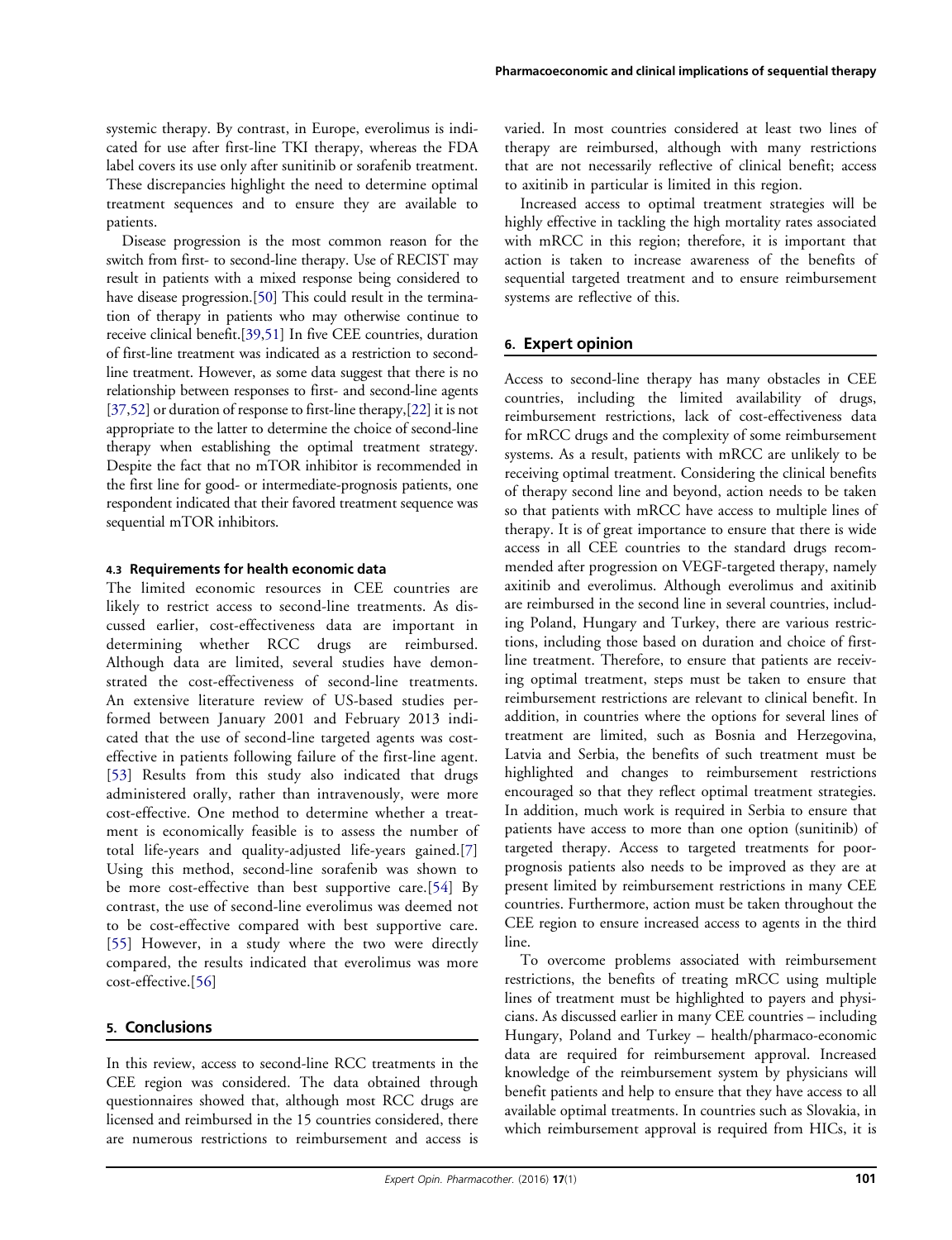particularly important that actions are taken to ensure individuals working for HICs are aware of the clinical benefits of the use of targeted treatments as well as the individual needs of the patient. The substantial cost of AEs has a large impact on the cost-effectiveness of targeted treatments; therefore, it is essential to ensure that healthcare professionals are aware of how to effectively manage AEs.[\[17](#page-11-3)]

The data presented in this article indicate that the reasons used by clinicians to decide whether to switch to second-line treatment may not be based on clinical benefit. For example, many clinicians in CEE countries – including in Hungary and Poland – are required to use RECIST to define progression and then terminate treatment. It is, therefore, of great importance to ensure that the physician responsible is able to accurately interpret tumor images and define progression. Physicians should also be made aware of the evidence from clinical trials that highlight the benefits of sequential TKIs in addition to the lack of evidence to support the use of sequential mTOR inhibitors.

Increasing awareness of clinical trial and cost-effectiveness data as well as tackling obstacles associated with reimbursement restrictions will increase the number of treatment options available to patients with mRCC in the CEE region. Increased access to optimal treatment strategies will be highly effective in tackling the high mortality rates associated with mRCC in this region.

#### Declaration of interest

Medical writing support was provided by Lorna Blackwell at Choice Healthcare Solutions and was funded by Pfizer. E Vrdoljak has served in an advisory role and received honoraria from Pfizer, GlaxoSmithKline, AstraZeneca and Roche; the research group he belongs to, South Eastern European Research Oncology Group (SEEROG), is in receipt of an unrestricted educational grant from Pfizer. L Torday has served in an advisory role for Pfizer, Janssen Pharmaceuticals and Merck and received honoraria from Pfizer, Roche, Bayer, Janssen Pharmaceuticals and Merck. C Szczylik has served in an advisory role and received honoraria from Pfizer, Novartis, Bayer and Astellas Pharma. G Kharkevich has participated in pharmacy-sponsored trials with Pfizer, Roche, Bristol-Myers Squibb and Merck. S Bavbek has served in an advisory role and received honoraria from Pfizer, Novartis, Bayer, Sanofi, Janssen Pharmaceuticals and Astellas Pharma. A Sella has served in an advisory role and received honoraria from Pfizer, Novartis and Bayer. The authors have no other relevant affiliations or financial involvement with any organization or entity with a financial interest in or financial conflict with the subject matter or materials discussed in the manuscript apart from those disclosed.

#### **ORCID**

#### E Vrdoljak **b** <http://orcid.org/0000-0001-8739-5946>

#### References

#### Papers of special note have been highlighted as either of interest (•) or of considerable interest (••) to readers.

- <span id="page-10-0"></span>1. Vrdoljak E, Wojtukiewicz MZ, Pienkowski T, et al. Cancer epidemiology in Central and South Eastern European countries. Croat Med J. 2011;52(4):478–487.
- 2. Levi F, Lucchini F, Negri E, et al. Cancer mortality in Europe, 1995–1999, and an overview of trends since 1960. Int J Cancer. 2004;110(2):155–169.
- 3. Levi F, Lucchini F, Negri E, et al. Trends in cancer mortality in the European Union and accession countries, 1980–2000. Ann Oncol. 2004;15(9):1425–1431.
- 4. Ferlay J, Autier P, Boniol M, et al. Estimates of the cancer incidence and mortality in Europe in 2006. Ann Oncol. 2007;18(3):581–592.
- <span id="page-10-1"></span>5. Levi F, Lucchini F, Negri E, et al. Trends in mortality from major cancers in the European Union, including acceding

countries, in 2004. Cancer. 2004;101 (12):2843–2850.

- <span id="page-10-2"></span>6. Kanavos P. The rising burden of cancer in the developing world. Ann Oncol. 2006;17 (suppl 8):viii15–23.
- <span id="page-10-3"></span>7. Vrdoljak E, Ciuleanu T, Kharkevich G, et al. Optimizing treatment for patients with metastatic renal cell carcinoma in the central and Eastern European region. Expert Opin Pharmacother. 2012;13(2):159–174.
- This paper describes the situation regarding first-line treatment for patients with metastatic renal cell carcinoma (mRCC) in the Central and Eastern European (CEE) region.
- <span id="page-10-4"></span>8. World Economic Outlook Database. International Monetary Fund. [cited 2015 Feb 24]. Available from: [http://](http://www.imf.org/external/pubs/ft/weo/2014/02/weodata/index.aspx) [www.imf.org/external/pubs/ft/weo/2014/](http://www.imf.org/external/pubs/ft/weo/2014/02/weodata/index.aspx) [02/weodata/index.aspx](http://www.imf.org/external/pubs/ft/weo/2014/02/weodata/index.aspx)
- <span id="page-10-5"></span>9. WHO Global Infobase. World Health Organization. 2015 [cited 2015 Jan 16].

Available from: [http://apps.who.int/gho/](http://apps.who.int/gho/data/node.main.78?lang=en) [data/node.main.78?lang=en](http://apps.who.int/gho/data/node.main.78?lang=en)

- <span id="page-10-6"></span>10. Escudier B, Porta C, Schmidinger M, et al. Renal cell carcinoma: ESMO Clinical Practice Guidelines for diagnosis, treatment and follow-up. Ann Oncol. 2014;25 (Suppl 3):iii49–56.
- <span id="page-10-7"></span>11. Motzer RJ, Jonasch E, Agarwal N, et al. NCCN Clinical Practice Guidelines in Oncology (NCCN Guidelines). Kidney Cancer Version 1.2016. 2016. Available from: [http://www.nccn.org/professionals/](http://globocan.iarc.fr) [physician\\_gls/PDF/kidney.pdf](http://globocan.iarc.fr)
- <span id="page-10-8"></span>12. Ferlay JSI, Ervik M, Dikshit R, et al. Cancer incidence and mortality worldwide: IARC CancerBase No. 11 [Internet]. GLOBOCAN 2012. [cited 2015 Jan 12]. Available from: <http://globocan.iarc.fr>
- <span id="page-10-9"></span>13. Gore ME, Larkin JM. Challenges and opportunities for converting renal cell carcinoma into a chronic disease with targeted therapies. Br J Cancer. 2011;104(3):399–406.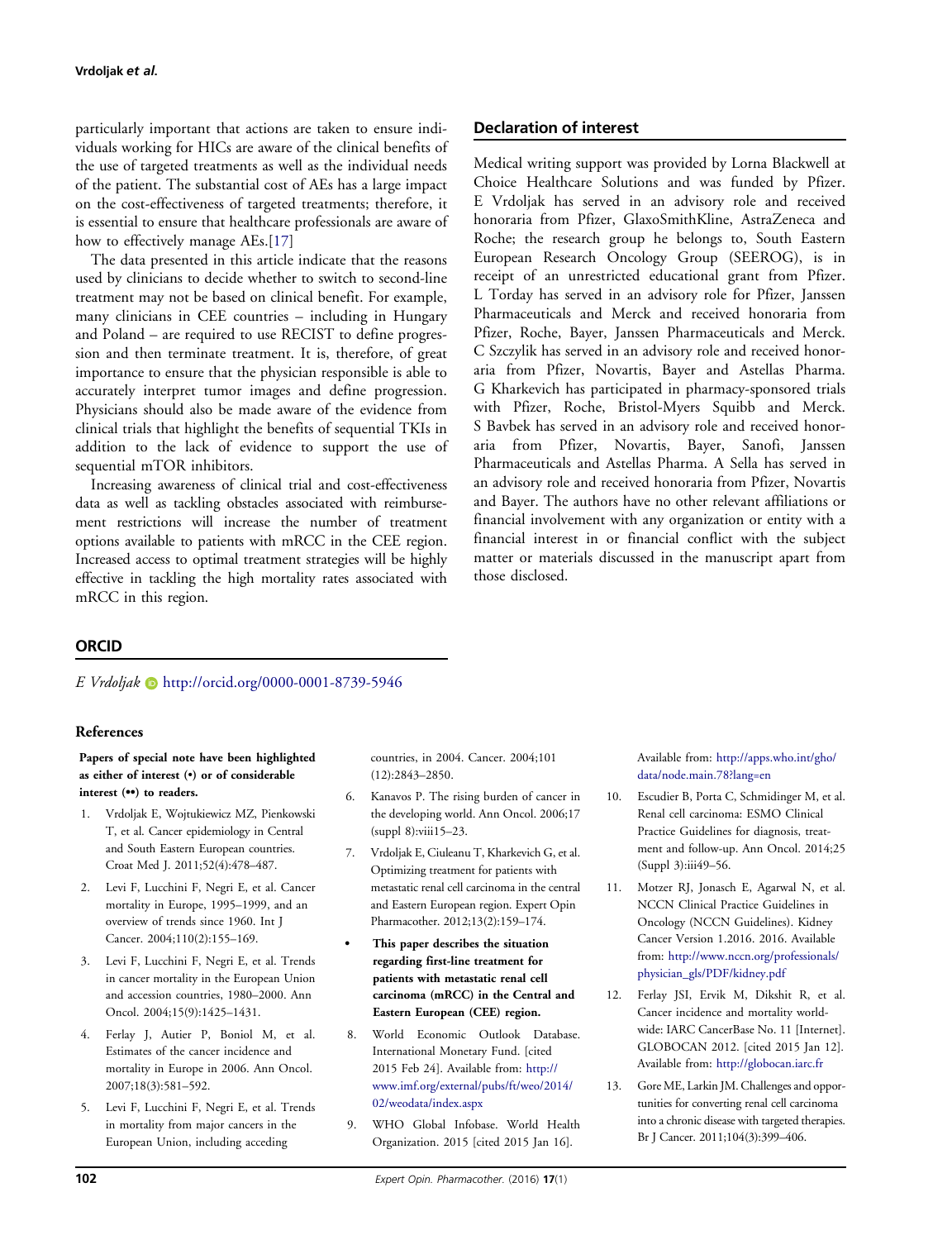- <span id="page-11-0"></span>14. Cella D. Quality of life in patients with metastatic renal cell carcinoma: the importance of patient-reported outcomes. Cancer Treat Rev. 2009;35(8):733–737.
- <span id="page-11-1"></span>15. Rini BI, Atkins MB. Resistance to targeted therapy in renal-cell carcinoma. Lancet Oncol. 2009;10(10):992–1000.
- <span id="page-11-2"></span>16. Motzer RJ, Hutson TE, Tomczak P, et al. Overall survival and updated results for sunitinib compared with interferon alfa in patients with metastatic renal cell carcinoma. J Clin Oncol. 2009;27(22):3584–3590.
- <span id="page-11-3"></span>17. Hagiwara M, Borker R, Oster G. Economic burden of adverse events in patients with metastatic renal cell carcinoma. Clin Ther. 2013;35(12):1955–1963.
- <span id="page-11-4"></span>18. Motzer RJ, Escudier B, Tomczak P, et al. Axitinib versus sorafenib as second-line treatment for advanced renal cell carcinoma: overall survival analysis and updated results from a randomised phase 3 trial. Lancet Oncol. 2013;14(6):552–562.
- This paper describes the Phase III data for axitinib versus sorafenib in secondline mRCC patients
- <span id="page-11-5"></span>19. Hutson TE, Figlin RA, Kuhn JG, et al. Targeted therapies for metastatic renal cell carcinoma: an overview of toxicity and dosing strategies. Oncologist. 2008;13 (10):1084–1096.
- <span id="page-11-6"></span>20. Buchler T, Klapka T, Melichar B, et al. Sunitinib followed by sorafenib or vice versa for metastatic renal cell carcinoma data from the Czech registry. Ann Oncol. 2012;23(2):395–401.
- 21. Buchler T, Bortlicek Z, Poprach A, et al. Efficacy of everolimus in second- and third-line therapy for metastatic renal cell carcinoma: a registry-based analysis. Urol Oncol. 2014;32(5):569–575.
- <span id="page-11-17"></span>22. Buchler T, Pavlik T, Bortlicek Z, et al. Objective response and time to progression on sequential treatment with sunitinib and sorafenib in metastatic renal cell carcinoma. Med Oncol. 2012;29(5):3321– 3324.
- <span id="page-11-7"></span>23. Poprach A, Bortlicek Z, Buchler T, et al. Patients with advanced and metastatic renal cell carcinoma treated with targeted therapy in the Czech Republic: twenty cancer centres, six agents, one database. Med Oncol. 2012;29(5):3314–3320.
- <span id="page-11-8"></span>24. Motzer RJ, Escudier B, Oudard S, et al. Phase 3 trial of everolimus for metastatic renal cell carcinoma: final results and analysis of prognostic factors. Cancer. 2010;116(18):4256–4265.
- •• This paper describes the Phase III data for everolimus in second-line and beyond mRCC patients
- <span id="page-11-9"></span>25. Rini BI, Escudier B, Tomczak P, et al. Comparative effectiveness of axitinib versus sorafenib in advanced renal cell carcinoma (AXIS): a randomised phase 3 trial. Lancet. 2011;378(9807):1931–1939.
- •• This paper describes the Phase III data for axitinib versus sorafenib in secondline mRCC patients
- <span id="page-11-10"></span>26. Ko J, Choueiri T, Rini B, et al. First-, second-, third-line therapy for mRCC: benchmarks for trial design from the IMDC. Br J Cancer. 2014;110(8):1917–1922.
- <span id="page-11-11"></span>27. Hutson TE, Escudier B, Esteban E, et al. Randomized phase III trial of temsirolimus versus sorafenib as second-line therapy after sunitinib in patients with metastatic renal cell carcinoma. J Clin Oncol. 2014;32(8):760–767.
- <span id="page-11-12"></span>28. Hutson TE, Bukowski RM, Cowey CL, et al. Sequential use of targeted agents in the treatment of renal cell carcinoma. Crit Rev Oncol Hematol. 2011;77(1):48–62.
- <span id="page-11-13"></span>29. Hu-Lowe DD, Zou HY, Grazzini ML, et al. Nonclinical antiangiogenesis and antitumor activities of axitinib (AG-013736), an oral, potent, and selective inhibitor of vascular endothelial growth factor receptor tyrosine kinases 1, 2, 3. Clin Cancer Res. 2008;14(22):7272–7283.
- 30. Bhargava P, Robinson MO. Development of second-generation VEGFR tyrosine kinase inhibitors: current status. Curr Oncol Rep. 2011;13(2):103–111.
- <span id="page-11-14"></span>31. Van Geel RM, Beijnen JH, Schellens JH. Concise drug review: pazopanib and axitinib. Oncologist. 2012;17(8):1081–1089.
- <span id="page-11-15"></span>32. Rini BI, de La Motte Rouge T, Harzstark AL, et al. Five-year survival in patients with cytokine-refractory metastatic renal cell carcinoma treated with axitinib. Clin Genitourin Cancer. 2013;11(2):107–114.
- 33. Escudier B, Eisen T, Stadler WM, et al. Sorafenib for treatment of renal cell carcinoma: final efficacy and safety results of the phase III treatment approaches in renal cancer global evaluation trial. J Clin Oncol. 2009;27(20):3312–3318.
- 34. Sternberg CN, Davis ID, Mardiak J, et al. Pazopanib in locally advanced or metastatic renal cell carcinoma: results of a randomized phase III trial. J Clin Oncol. 2010;28(6):1061–1068.
- 35. Rixe O, Bukowski RM, Michaelson MD, et al. Axitinib treatment in patients with cytokine-refractory metastatic renal-cell cancer: a phase II study. Lancet Oncol. 2007;8(11):975–984.
- <span id="page-11-16"></span>36. Poprach A, Pavlik T, Melichar B, et al. Clinical and laboratory prognostic factors in patients with metastatic renal cell carcinoma treated with sunitinib and sorafenib after progression on cytokines. Urol Oncol. 2014;32(4):488–495.
- <span id="page-11-18"></span>37. Al-Marrawi MY, Rini BI, Harshman LC, et al. The association of clinical outcome to first-line VEGF-targeted therapy with clinical outcome to second-line VEGFtargeted therapy in metastatic renal cell carcinoma patients. Target Oncol. 2013;8(3):203–209.
- <span id="page-11-19"></span>38. Alimohamed N, Lee J-L, Srinivas S, et al. A population-based overview of sequences of targeted therapy in metastatic renal cell carcinoma. Clin Genitourin Cancer. 2014;12(4):e127–e31.
- <span id="page-11-20"></span>39. Heng DY, Signorovitch J, Swallow E, et al. Comparative effectiveness of second-line targeted therapies for metastatic renal cell carcinoma: A systematic review and metaanalysis of real-world observational studies. PloS One. 2014;9(12):e114264.
- <span id="page-11-21"></span>40. Iacovelli R, Cartenì G, Sternberg CN, et al. Clinical outcomes in patients receiving three lines of targeted therapy for metastatic renal cell carcinoma: results from a large patient cohort. Eur J Cancer. 2013;49(9):2134–2142.
- <span id="page-11-22"></span>41. Calvani N, Morelli F, Chiuri V, et al. Prolonged exposure to tyrosine kinase inhibitors or early use of everolimus in metastatic renal cell carcinoma: are the two options alike? Med Oncol. 2013;30(2):1–8.
- <span id="page-11-23"></span>42. Levy A, Menard J, Albiges L, et al. Second line treatment of metastatic renal cell carcinoma: the Institut Gustave Roussy experience with targeted therapies in 251 consecutive patients. Eur J Cancer. 2013;49(8):1898–1904.
- <span id="page-11-24"></span>43. Vickers MM, Choueiri TK, Rogers M, et al. Clinical outcome in metastatic renal cell carcinoma patients after failure of initial vascular endothelial growth factor-targeted therapy. Urology. 2010;76(2):430–434.
- <span id="page-11-25"></span>44. Vogelzang NJ, Hackshaw MD, Hutson TE, et al. First-line and sequential use of pazopanib followed by mammalian target of rapamycin inhibitor therapy among patients with advanced renal cell carcinoma in a US community oncology